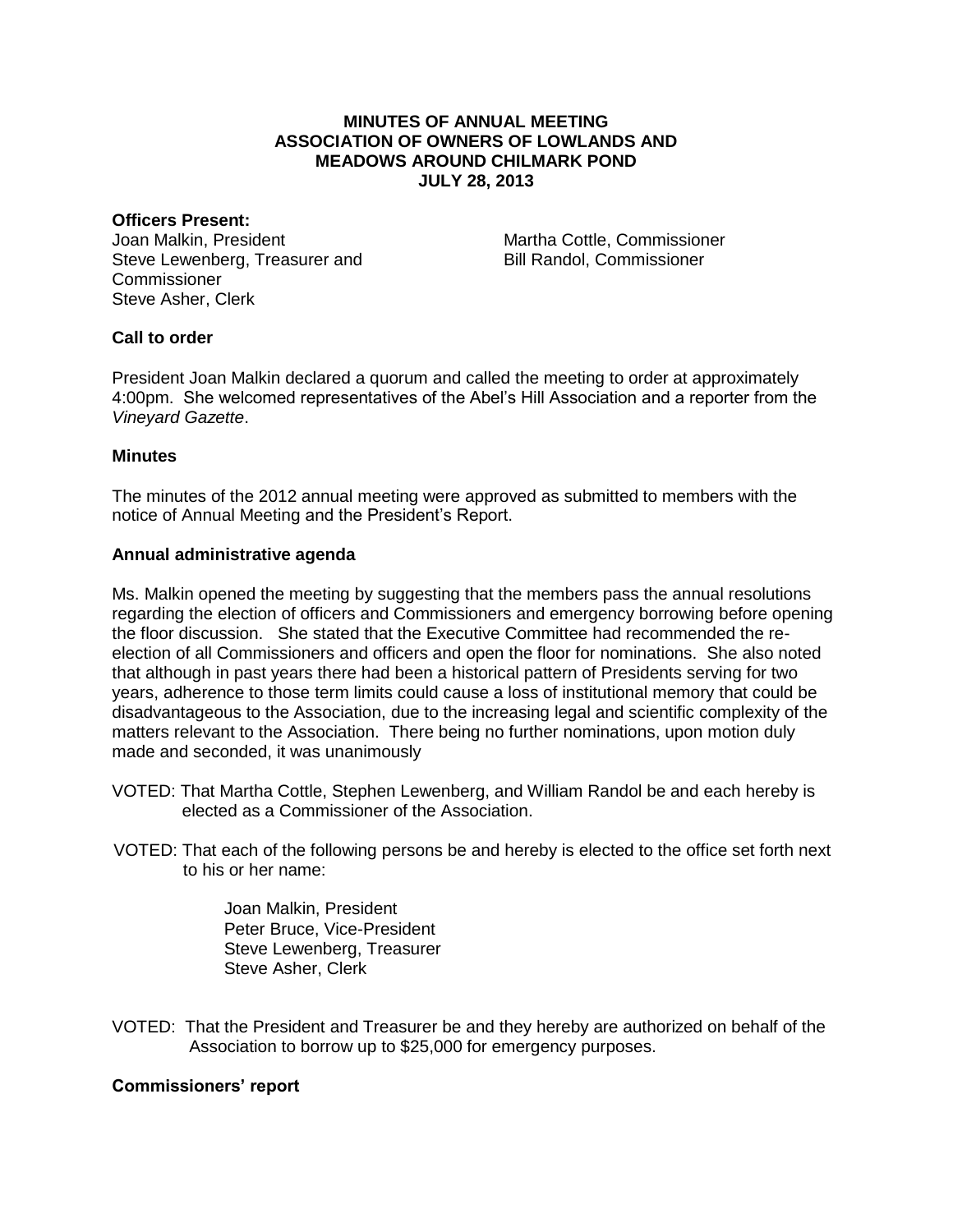The annual report of the Commissioners was presented in writing at the meeting and is included below:

> The details of the 2012/2013 pond openings were detailed in the President's Report except for the most recent one. The pond was opened on June 10th because it was extremely high after the spring rain, and also due to the fact that there had not been a good flushing since the opening of September 2012. We were able to co-ordinate with Biodiversity Works to avoid any disturbance to the birds. There was a small window of time in which to get it done, and they were very helpful in this regard. This opening lasted for slightly more than three weeks, closing on July 3rd. The height of the pond level prior to the opening, along with favorable winds, tides & lack of storms combined to allow for an extremely successful flush of sea water into the pond and fresh water into the ocean.

> In the fall, we will address methods of improving future openings in the hopes of preventing failed ones. This will take some research into what methods would work best and what is allowed by the various agencies with authority over the pond & barrier beach.

Respectfully Submitted,

Martha Cottle Stephen Lewenberg William Randol

### **Pond openings**

Ms. Malkin then referred to her report, which had previously been sent to members with the notice of the Annual Meeting and opened the discussion by referring to a letter sent from the Commonwealth on July 15, 2013 to the Board of Selectmen of West Tisbury, regarding the practice of opening great ponds such as Chilmark, Tisbury Great, and Edgartown Great Ponds. The issue is whether the approval of Chilmark Conservation Commission, state environmental agencies, and/or Army Corps of Engineers is needed to open a pond. In over a century of continual pond openings on the island, no one had ever sought a permit and no regulator had ever sought to stop such openings.

The July 15 letter from the Division of Marine Fisheries was a response to an inquiry from the Tisbury Great Pond Association (TPGA) drawing the Commonwealth's attention to the importance of regular openings of Tisbury Great Pond to the various fisheries (including shellfish) of that Pond, including alewives and eel. The Division of Marine Fisheries did not take a position on the need for state permits for pond openings but did recommend an operations plan for the native fisheries. The TGPA intends to prepare such a plan under the direction of Kent Healy. Ms. Malkin said that she intended to confer with Kent Healy to learn more about the practices of the TGPA. Discussion followed during which members recalled that at various points in the past including as far back as colonial times clams, oysters, eels, and crabs had been raised or caught in Chilmark Pond.

Steve Krause asked if there was evidence that opening Chilmark Pond improved the health of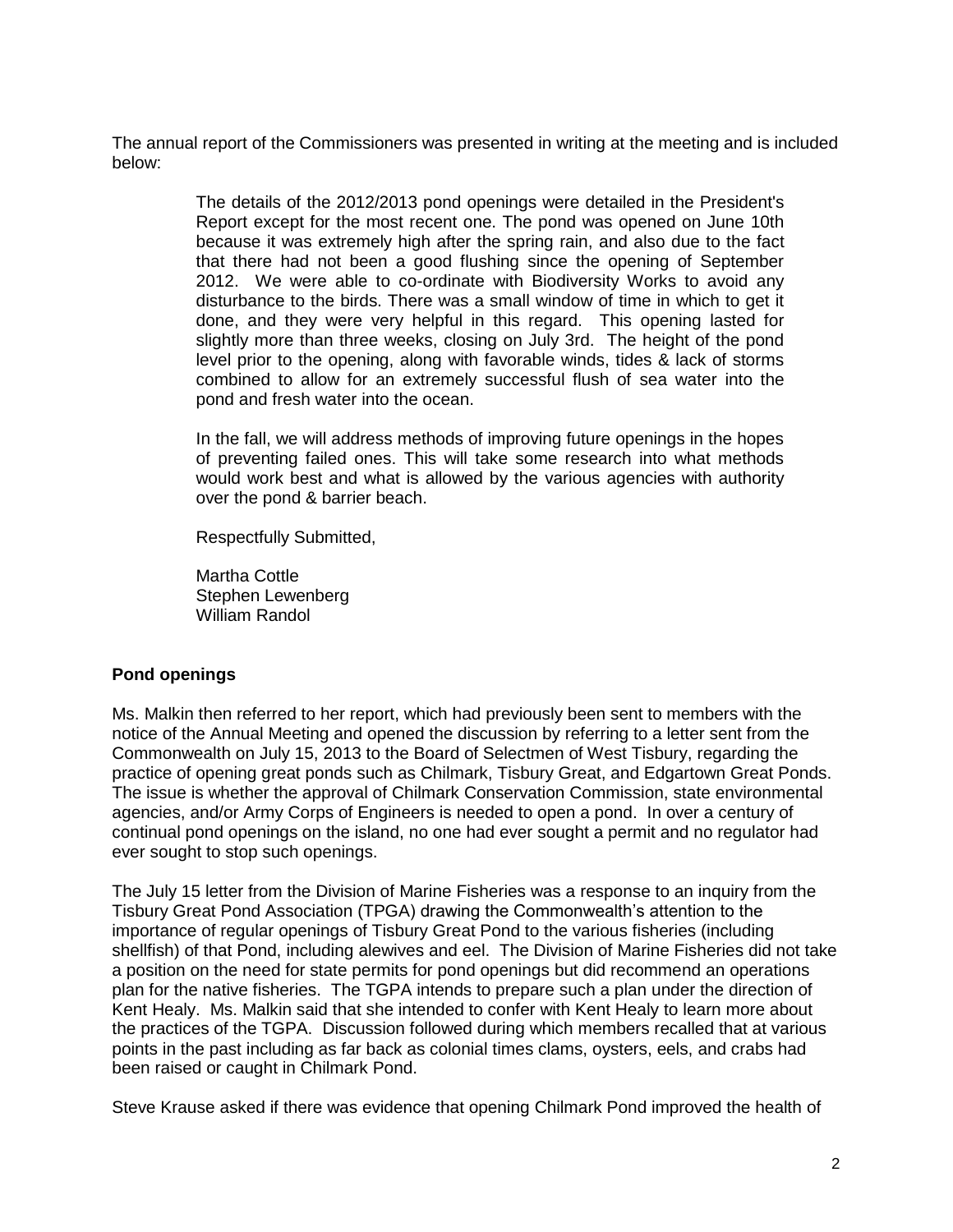the Pond. Ms. Malkin responded that among the recommendations of the Mass. Estuaries Project for remedying excessive nitrogen levels was flushing ponds. She said based on past testing by the Woods Hole Group a successful opening can both reduce nitrogen levels and increase salinity, both of which tend to improve the health of the Pond and its ecosystems.

Steve Lewenberg noted that the real challenge for a successful opening is the shoaling at the area of the cut, which tends to reduce the effectiveness of the flush. The June opening was the first real good flush in the last several years, probably because the water level was so high, which allowed for enough water to flow out to cut a channel that permitted a good flush. Previous openings have closed after pond water drained but ocean water didn't come back in. He said the Executive Committee feels a need for deepening the channel at the cut. Such a project might cost upwards of \$60,000 depending on the regulatory hurdles. He advocated talking to State Sen. Dan Wolf, whose district includes the Vineyard, to persuade him to help the Association get through the regulatory red tape. He said the Association is essentially maintaining the Commonwealth's property and the costs are borne by the riparian owners, and that this meeting is essentially the Town Meeting.

Ms. Malkin said that our plan for the next year is to understand what the TGPA is doing with respect to applicable regulators and then figure out what the Association would need to do to protect our Pond, including any projects to improve flushing through the cut.

Steve Cohen said that the Association used to do regular testing of coliform counts, and that coliform levels would drop after an opening and flush, resolving the health concerns that arise when swimming in water with high coliform levels.

Steve Krause said that if dredging helped flush Pond waters and reduce high nitrogen and bacteria levels, the Association should consider dredging Doctor's and Intern's Creeks. Steve Cohen said that if Intern's Creek closes off due to silting, it could be the death of the Pond, because it is the route by which fresh water reaches the lower Pond.

Alan Parks said that if the Association moved the cut there might not be a need to dredge the buildup of sand at the sight of the present cut. Martha Cottle said that she understood that the Association could not dig a cut through dunes as a legal matter.

Steve Lewenberg said that at one point the Commissioner had considered leasing "Nessie," the floating barge used by the Edgartown Great Pond Association for a major dredging project, but such a project was estimated to cost approximately \$1 million and was thus not practical. However, the short-term project could be accomplished by Dale McClure with his current equipment and would provide a solution for between two and ten years.

Alan Dworsky said that when similar projects to improve the Pond flush had been done in the past, no one had thought that any permits were required. He said that he had spoken to "Nessie's" operator about some dredging work and was told that the permitting process was not simple.

Richard Hall suggested posting on the Association's website when the Pond has been opened and closed.

Steve Krause asked if any sand dredged could be used to reinforce the dunes, which have been seriously harmed by Hurricane Sandy and other storms, and if such a request could be included